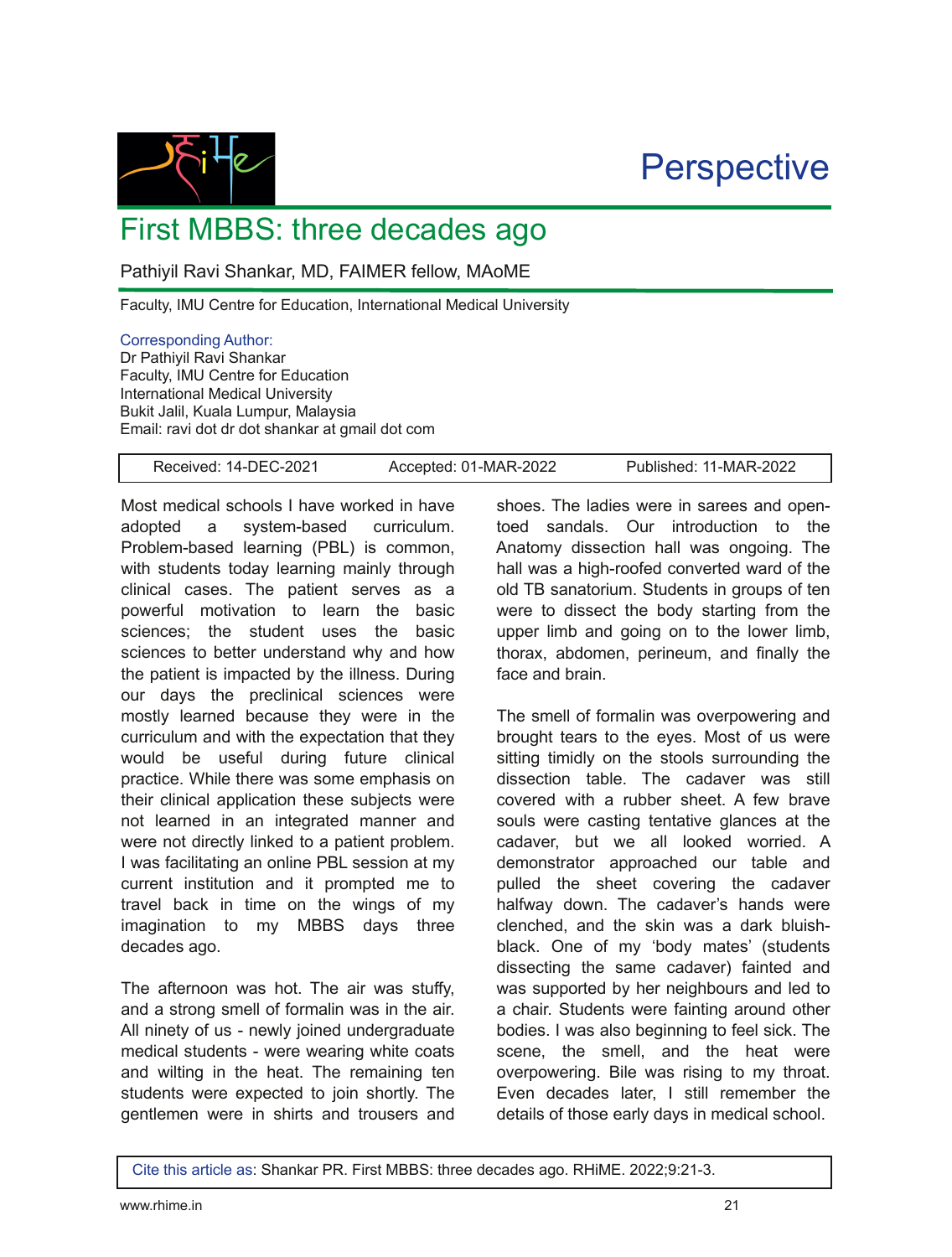My batchmates and I had joined the undergraduate medical course (MBBS) at the Government Medical College, Thrissur, Kerala, India. We underwent the traditional first year - eighteen months of the MBBS curriculum - where we learned the three preclinical subjects of anatomy, physiology, and biochemistry. We were offered zero clinical exposure during this time and our lives revolved around the lecture hall, dissection hall, histology lab, biochemistry lab, physiology lab, the library, hostel, and the Indian Coffee house (the college canteen). We had three hours of dissection five days a week and life was tough.

As a medical educator now, there are aspects of my preclinical experience that I like and others about which my perception is more negative. I liked the dedication of our teachers, and certain human physiology practical classes. Pricking one's own fingers to get a drop of blood was scary while other tasks like undressing in front of the mixedgender student group for physical examination were uncomfortable. Both of these experiences could have been used to highlight how patients feel while investigations are being conducted on them, or when they are undressing for physical examinations in front of others, but unfortunately, this was not done.

Anatomy dominated the curriculum with over 60% of the time devoted to the subject. In the pre-internet area, we had no access to videos or animations and many things were left to our imagination. Understanding limb movements, body processes, and embryogenesis was challenging. Our dissection manual did not make our task any easier. We spent hours trying to decipher the cunningly constructed sentence structure and the convoluted descriptions. Animal experiments in Physiology involved sacrificing animals and made me deeply uneasy. We were taking lives just to experience and record things that were already proven. Computer-aided animal experiments, non-existent in my time, are a humane alternative. Biochemistry

experiments were colourful. We sometimes had to provide blood and urine samples for our experiments. All preclinical departments were housed in the converted wards of the TB sanatorium, and I often wondered about the stories the walls could have told us if they'd been able to speak.

We spent fruitful hours in the Indian Coffee House downing strong cups of coffee in chipped, porcelain cups and eating crisp cutlets and masala dosas stuffed with potatoes and beetroot. Things quietened down after our faculty and day scholars left by the college buses for their houses in the town at 4.45 pm. The college luckily had both outdoor and indoor playing facilities. I enjoyed playing a few rounds of basketball. The playing facilities were located close to the ladies' hostel attracting many nonathletes to the proceedings. There were a few traditional tea shops located around the campus which we often visited.

Of the negative things I remember, some were time-honoured traditions, the more dangerous one being ragging. This I believe may have been handed down by the British before they left India. Standing in the anatomical position in your birthday suit cannot be a pleasant experience. The British, I later came to know, had got rid of these traditions long ago.

Small group learning was notable in its absence. We learned different subjects and it was assumed that later we would integrate all these in our brains. Each subject addressed the curriculum in its own way and even temporal coordination (where each subject covers the same organ system) was absent. We were informed by our seniors that around one-third of the class would flunk in Anatomy. This duly happened.

Student feedback about teaching-learning and assessment was never obtained. Assessments were predominantly subjective and long-short essays were the dominant testing method. We did not know what was really expected from us during the